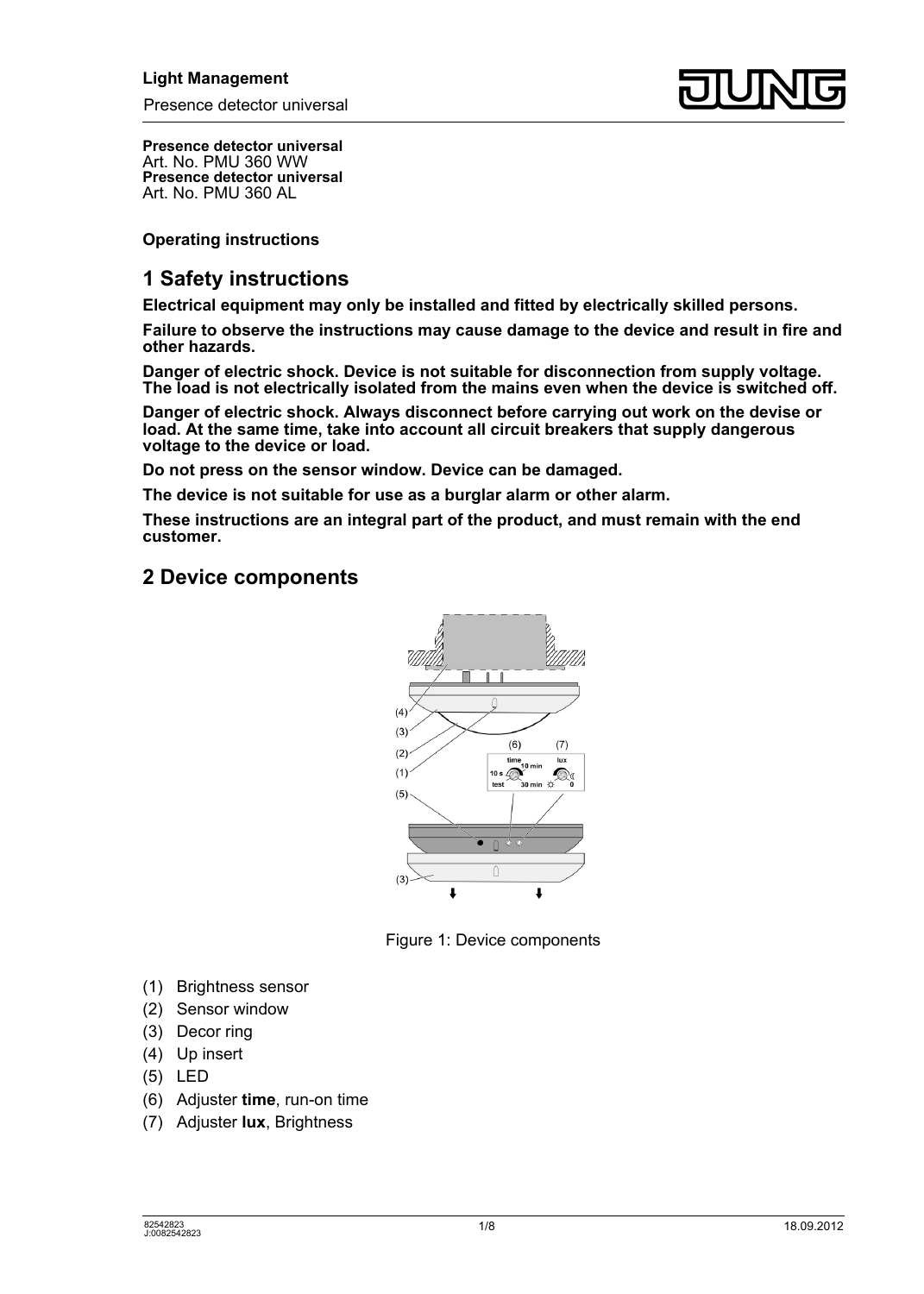# **3 Function**

## **Intended use**

- Automatic switching of lighting depending on the heat motion and ambient brightness.
- Operation with flush-mounted insert for switching or dimming or 3-wire extension insert to expand the detection area.
- Ceiling installation on flush-mounted insert.

### **Product characteristics**

- Constant light control in combination with dimmer insert
- 2-point light control in combination with switch insert
- Run-on time and brightness value settable
- Test operation for checking the detection area
- Push-on cover for limiting the detection area
- Expansion of the detection area in combination with 3-wire extension insert
- Manual switch-on and switch-off possible with 2-wire extension insert or installation button

## **Automatic operation**

The presence detector detects heat motions of people, animals and objects.

The light is switched on:

- If someone or something enters the monitored detection area and the brightness is below the set level. Dimmer inserts first switch to maximum brightness.
- The light remains switched on as long as motions are detected in the detection area and the brightness is not below the set level.

The light is switched off:

- If no more movement is detected in the detection area and the run-on time has elapsed.
- If the brightness exceeds twice the set value for longer than 10 minutes.
- $\overline{ii}$  The minimum switch-off brightness is 400 lux, even if a lower value is set.

The light is switched off in combination with dimmer inserts:

- If no more movement is detected in the detection area and the run-on time has elapsed. This is done by first dimming the light to minimum brightness and switching it off after 5 minutes.
- If the light has been dimmed to minimum brightness and the brightness exceeds 1.5 times the set value for longer than 10 minutes.

If the light was switched off because the brightness value was exceeded, the light control remains active. This means that the light is switched on again as the brightness decreases. With dimmer inserts, the light is switched on with minimum brightness.

## **Expanding the detection area**

To extend the detection area, the presence detector cover is combined with a 3-wire extension insert and connected to a main device. The adjusters of the presence detector cover on the 3 wire extension insert have no function. When motions are detected, the extension transmits a signal to the main device.

 $\overline{\mathbf{i}}$  Do not connect any main devices in parallel.

## **Behaviour in case of a mains failure**

- Less than 0.2 seconds: the old switching position is restored after mains return.
- Longer than 0.2 seconds: a self-test is performed after mains return. This takes approx. 30 seconds. The light is switched on during the self-test; operation via extensions is not possible.

## **4 Operation**

## **Switching on the light**

A 2-wire extension or an installation button is connected.

Press button for less than 0.4 seconds.

The light is switched on for at least 2 minutes.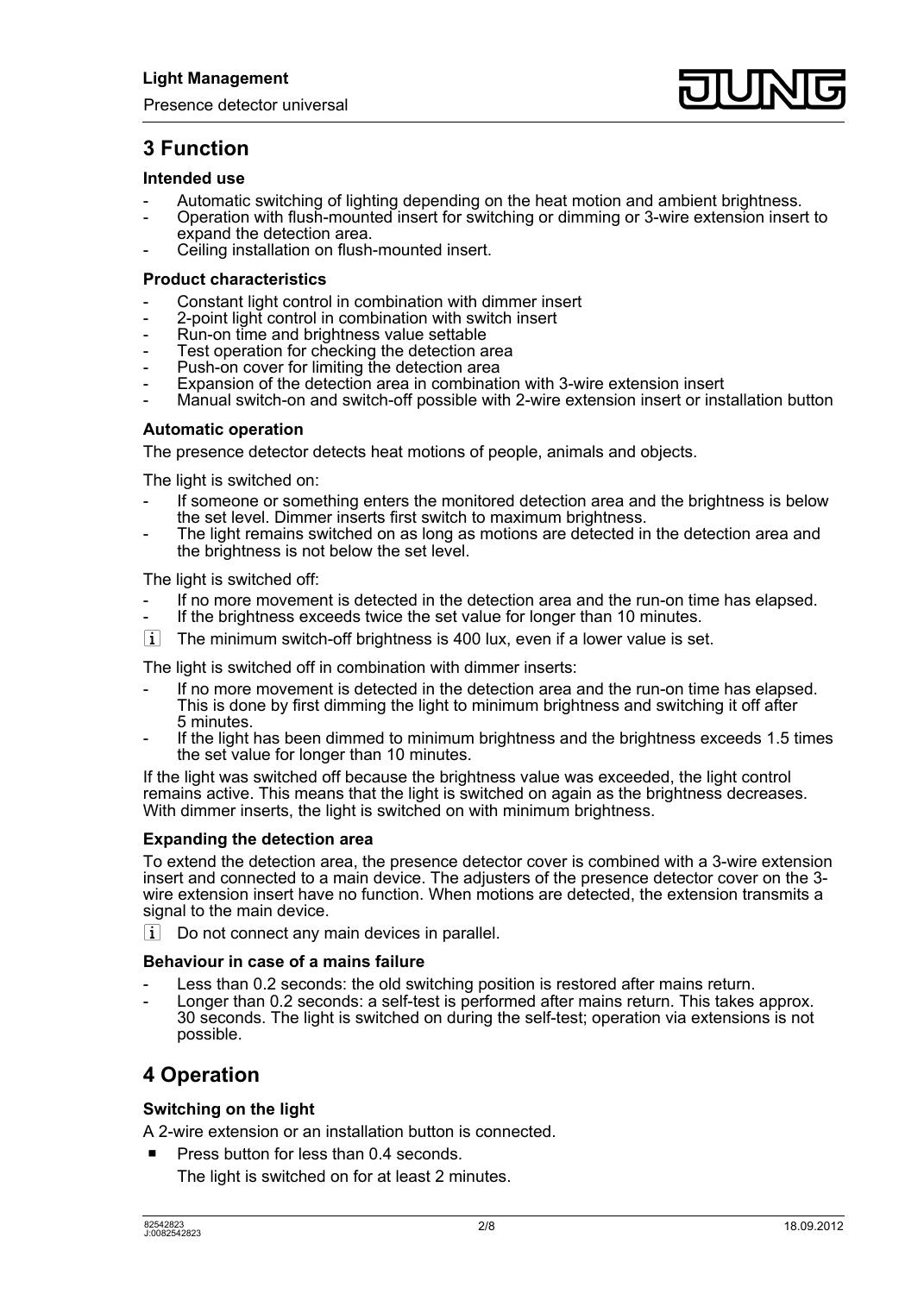Presence detector universal



- $\left| i \right|$  If motions are detected, the light remains on after the 2 minutes have elapsed. The run-on time is set to the time specified on the adjuster.
- i If the **time** adjuster is set to **test**, then the light remains switched on for approx. 1 seconds, even if the button is pressed for longer.

## **Switch light on with minimum brightness**

Presence detector cover is combined with a dimmer insert.

A 2-wire extension is connected.

Light is switched off

- Press button at bottom for longer than 0.4 seconds.
	- Light is switched on to minimum brightness and maintains it as long as motions are detected.

## **Switching the light off**

It is possible to switch the automatic function off in a targeted fashion, e.g. in order to darken a room.

A 2-wire extension or an installation button is connected.

Light is switched on.

Press button for less than 0.4 seconds.

The light is switched off for 3 minutes. Each detected motion extends the time by 3 minutes. After the 3 minutes have elapsed the presence detector is in automatic mode again. During these 3 minutes the light can only be switched on again using the 2-wire extension or the the installation button.

## **Switching off the brightness evaluation**

The brightness evaluation can be switched off if the brightness is perceived as too dark after the light is switched off.

A 2-wire extension or an installation button is connected.

The presence detector has switched the light off due to adequate extraneous light, e.g. daylight.

 $\blacksquare$  Press the installation button within 1 minutes after switch-off.

The light is switched on. The light remains switched on as long as the presence detector detects motions. The brightness is not evaluated.

 $\overline{ii}$  After the run-on time has elapsed, the presence detector switches off and is in automatic mode once again.

## **Changing brightness value temporarily**

The light can be dimmed using the 2-wire extension. The set value is retained until the presence detector cover switches off. The next time it is switched on, constant light control is performed again using the set brightness value.

Presence detector cover is combined with a dimmer insert.

A 2-wire extension is connected.

Light is switched on.

**Press button at top or bottom for longer than 0.4 seconds.** Light becomes brighter or dimmer as far as the respective limit value.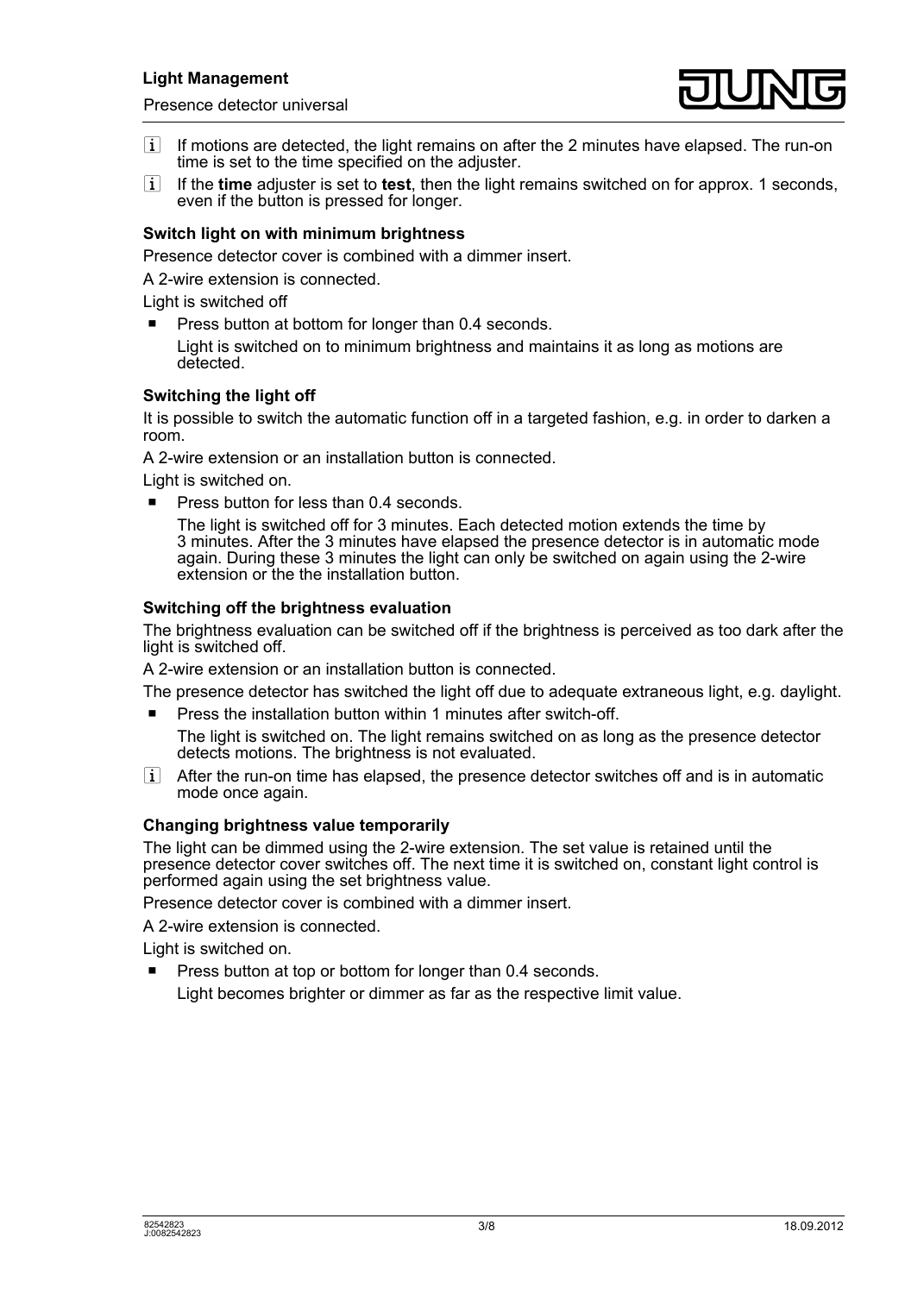# **5 Information for electrically skilled persons**

## **5.1 Fitting and electrical connection**



**DANGER!** 

**Electrical shock when live parts are touched. Electrical shocks can be fatal. Before carrying out work on the device or load, disengage all the corresponding circuit breakers. Cover up live parts in the working environment.** 

## **Selecting the installation location**





The presence detector is installed on the ceiling, and monitors the surface under it (figure 2). The presence detector has a detection area of 360°. Die PIR sensor system operates with 6 detection levels and 80 lenses.



Figure 3: Detection field

The range is approx. 5 m in diameter at table height, e.g. approx. 80 cm. At floor level the range diameter is approx. 8 m (figure 3).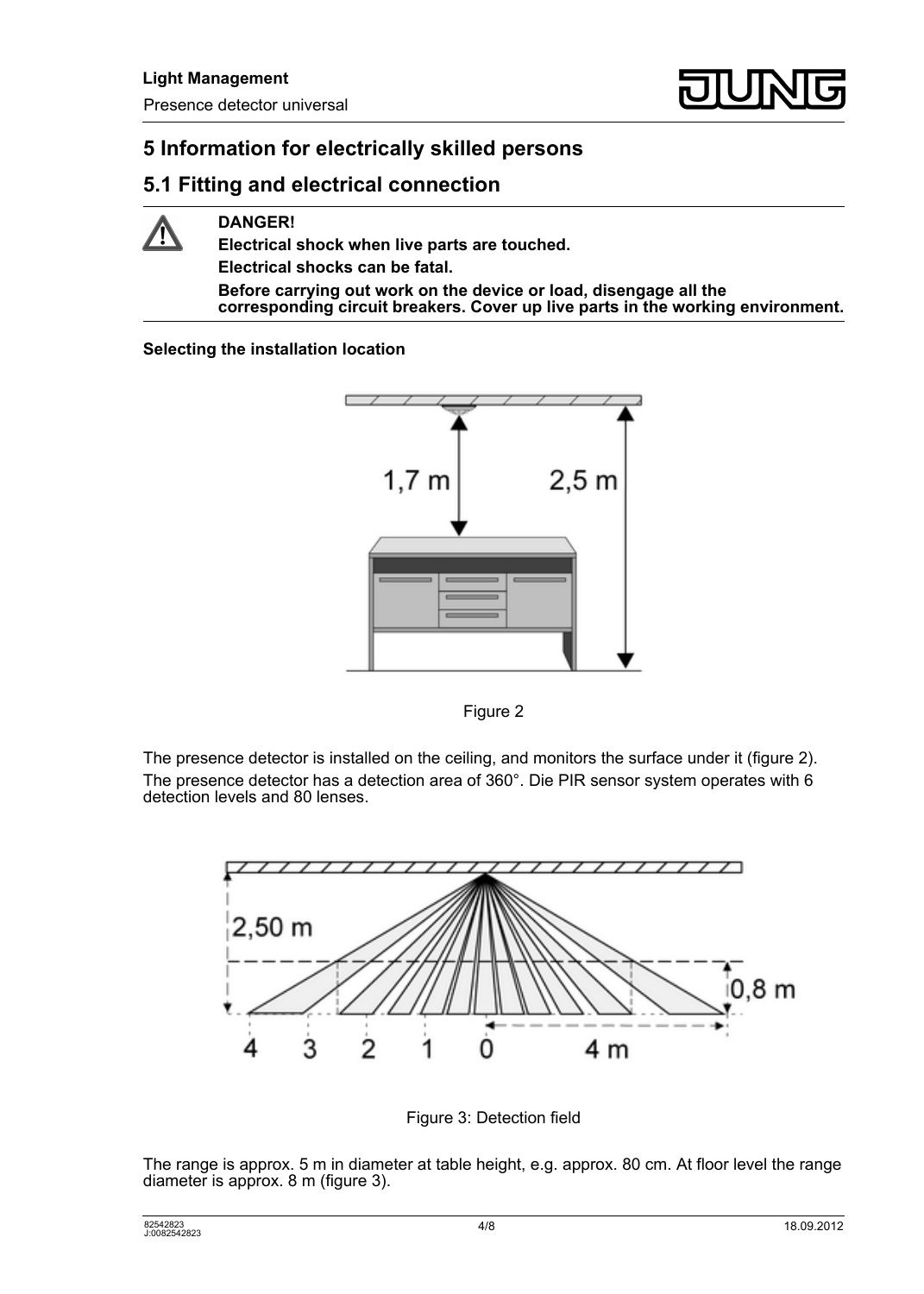

These data are applicable for installation on the ceiling at an installation height of 2.5 m. At installation heights greater than 2.5 m the detection area becomes larger, while at the same time the detection density and sensitivity are reduced.

- $\overline{1}$  If necessary, the detection area can be limited using the push-on cover (see Limiting the detection area).
- $\blacksquare$  Select a vibration-free installation location; vibrations can lead to unwanted switching.
- $\blacksquare$  Avoid interference sources in the detection area. Interference sources, e.g. heaters, ventilation, air conditioners, and cooling light bulbs can lead to unwanted switching.

## **Fitting the presence detector cover**

- Align the presence detector so that the brightness sensor is on the side away from the windows. This reduces the effects of scattered light.
- Connect flush-mounted insert properly and mount in accordance with the desired orientation of the presence detector (see instructions for flush-mounted insert).
- $\blacksquare$  Fit presence detector cover on flush-mounted insert.

## **5.2 Commissioning**

## **Testing the detection area**

The presence detector is mounted and connected properly.

- $\blacksquare$  Pull off decor ring (3).
- Set **lux** adjuster to  $\ddot{\varphi}$  (figure 1). The presence detector operates independently of the brightness.
- Turn **time** adjuster to **test**(figure 1).
	- The presence detector switches on for approx. 1 second when there is motion.
- Pace off the detection area, paying attention to reliable detection and interference sources.
- $\blacksquare$  Limit detection area if necessary using the push-on cover.
- Attach decor ring (3).

## **Limiting the detection area**



Figure 4: Push-on cover

The push-on cover can be used to limit the detection area, e.g. in order to mask out interference sources.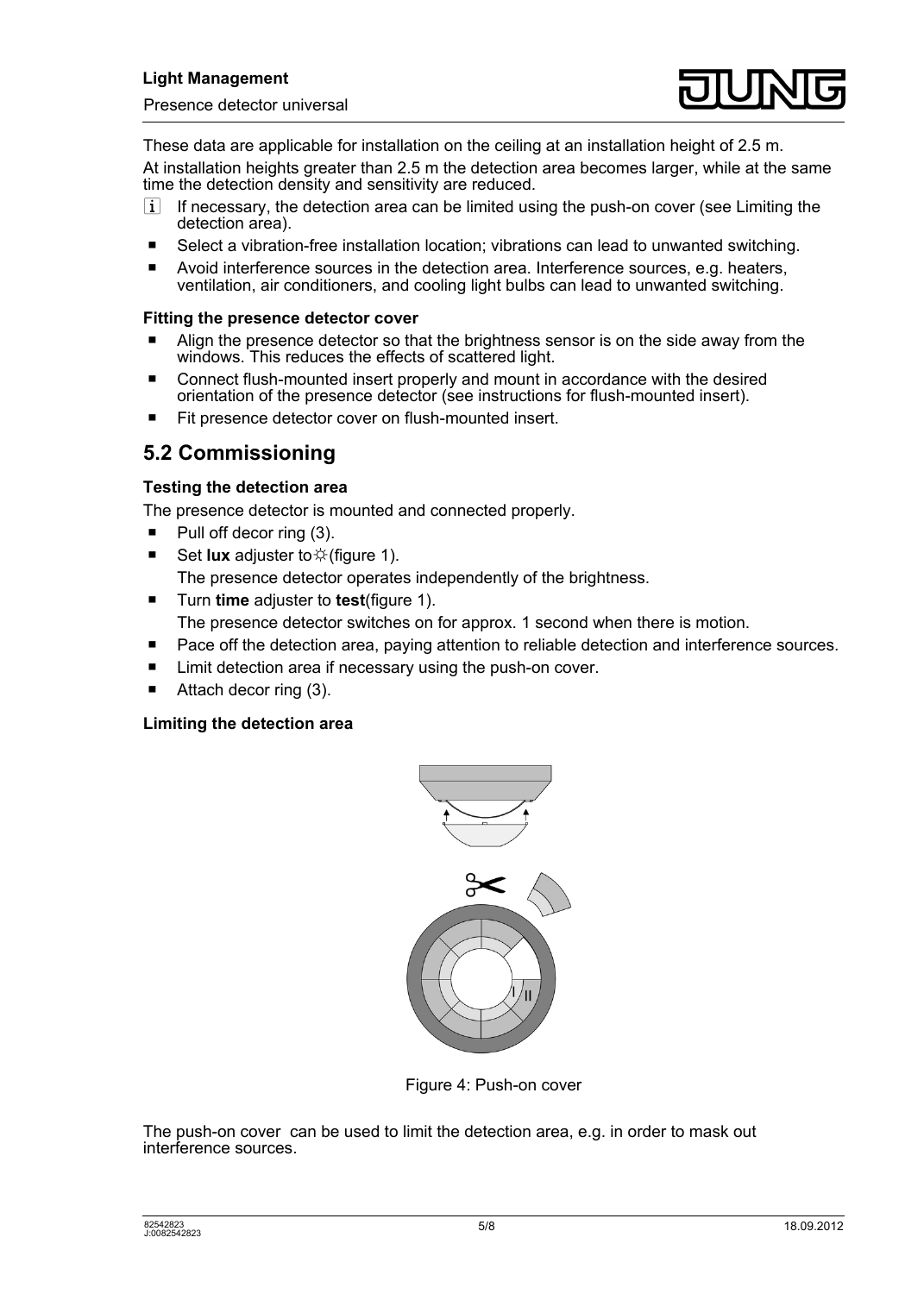## **Light Management**

Presence detector universal



| <b>Cover size</b>      | Detection area on the floor |
|------------------------|-----------------------------|
| Complete cover         | $\varnothing$ approx 2.2 m  |
| Area I cut out         | $\varnothing$ approx 4 m    |
| Areas $I + II$ cut out | $\varnothing$ approx 6 m    |
| Without cover          | IØ approx 8 m               |

All data are applicable for an installation height of 2.5 m

- $\blacksquare$  Pull off push-on cover
- Using scissors, cut out push-on cover along the marked lines as required.
- Push on push-on cover

## **Setting the brightness value in combination with dimmer insert**

- $\blacksquare$  Pull off decor ring (3).
- Turn adjuster (7) **time** to **30 min**.
- **Turn lux** adjuster to  $\ddot{\varphi}$ . LED (5) is off.
- $\left| i \right|$  Do not place brightness sensor (1) in shadow, because otherwise correct brightness measurement will not be possible. The measured brightness value consists of the reflected artificial light and daylight, and depends on the reflective characteristics of the surface under the presence detector.
- i If the presence detector is switched on via an extension, the **lux** adjuster is not evaluated.
- $\blacksquare$  Switch on presence detector via motion in the detection area.

The brightness value should be adjusted in several steps, because the presence detector requires some time to adjust itself to the changed value.

- Turn **lux** adjuster (7) in the  $\mathbb C$  direction until the desired brightness value is reached. Presence detector is set to the current brightness.
- i If **lux** adjuster is on **0**, the presence detector only switches on through operation of an extension. In this case the switch-off brightness is 400 lux.
- Attach decor ring (3).

## **Calibrating the brightness value in combination with switch insert**

Brightness calibration is necessary to prevent light oscillations from occurring. A light oscillation occurs when the presence detector switches off again due to the lighting that has been switched on (brightness value exceeded). The brightness calibration is performed in the lighting situation that is required as workplace brightness. The lighting controlled by the presence detector is switched on. Avoid extraneous light, e.g. from daylight and other lighting. Various lamps, e.g. fluorescent lamps, require some time to reach full brightness. Therefore note the run-in phase of the lamp. The LED (5) can be used as an adjustment aid.

#### **Meaning of the LED with the load switched off**

| $LED$ off                    | Monitored surface is too dark, load switches<br>on when motion detected.      |
|------------------------------|-------------------------------------------------------------------------------|
| <b>LED on or LED flashes</b> | Monitored surface is bright enough, load<br>remains off when motion detected. |

#### **Meaning of the LED with the load switched on**

| $LED$ off | Monitored surface is too dark, load remains<br>switched on when motion detected. When no<br>motion is detected, it is switched off after the |
|-----------|----------------------------------------------------------------------------------------------------------------------------------------------|
|           | run-on time elapses.                                                                                                                         |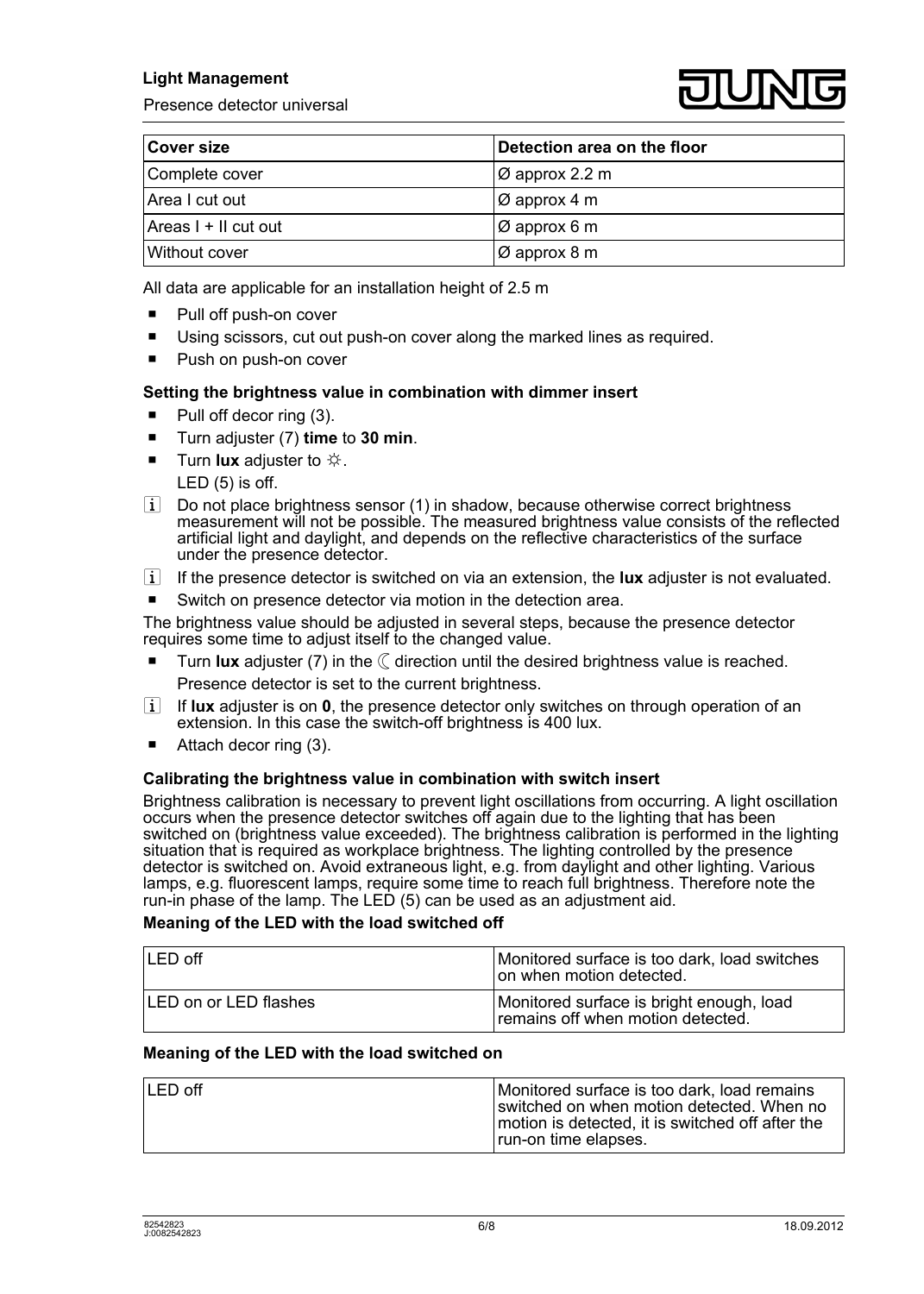Presence detector universal



| LED on             | Monitored surface is bright enough due to<br>lighting that is switched on, load remains<br>switched on when motion detected. When no<br>motion is detected, it is switched off after the<br>run-on time elapses.  |
|--------------------|-------------------------------------------------------------------------------------------------------------------------------------------------------------------------------------------------------------------|
| <b>LED</b> flashes | Monitored surface is very bright due to lighting<br>that is switched on or extraneous light, load<br>switches off after approx. 10 minutes, even if<br>the run-on time is set longer or if motion is<br>detected. |

- $\blacksquare$  Pull off decor ring (3).
- o Turn **time** adjuster (7) to **30 min**.
- **Turn lux** adjuster to  $\ddot{\varphi}$ . LED (5) is off.
- $\overline{ii}$  Do not place brightness sensor (1) in shadow, because otherwise correct brightness measurement will not be possible. The measured brightness value consists of the reflected artificial light and daylight, and depends on the reflective characteristics of the surface under the presence detector.
- Switch on presence detector via motion in the detection area.
- $\blacksquare$  Turn **lux** adjuster (7) in  $\mathbb C$  direction until LED (5) lights up.

Presence detector is set to the current brightness.

- **i** If **lux** adjuster is on **0**, the presence detector only switches on through operation of an extension. In this case the switch-off brightness is 400 lux.
- $\blacksquare$  Attach decor ring (3).

## **Setting the run-on time**

The fewer the motions expected in the monitored area, the longer the run-on time setting should be. This reduces the probability that the presence detector will switch off even though people are present. Use 10 minutes as the default setting value.

- $\blacksquare$  Pull off decor ring (3).
- Turn **time** adjuster (6) in the appropriate direction. The presence detector is ready for operation
- Attach decor ring (3).

## **6 Appendix**

## **6.1 Technical data**

Ambient temperature +5 ... +35 °C<br>Degree of protection +5 ... +35 °C Degree of protection in the control of the control of the control of the control of the control of the control of the control of the control of the control of the control of the control of the control of the control of the Detection angle

Detection area<br>Desk height

Run-on time, test<br>Brightness setting

Desk height  $\emptyset$  approx. 5 m<br>Floor  $\emptyset$  approx. 5 m  $\varnothing$  approx. 8 m Switch-off delay approx. 10 s ... 30 min<br>Run-on time, test approx. 1 s approx.  $10 \ldots 1000$  lx

## **6.2 Troubleshooting**

#### **Presence detector switches does not switch on when there is motion, even though the brightness is too low**

Brightness value setting too low.

Turn **lux** adjuster in  $\ddot{\varphi}$  direction.

**lux** adjuster is set to **0**. Initial detection is switched off. Switch on via extension.